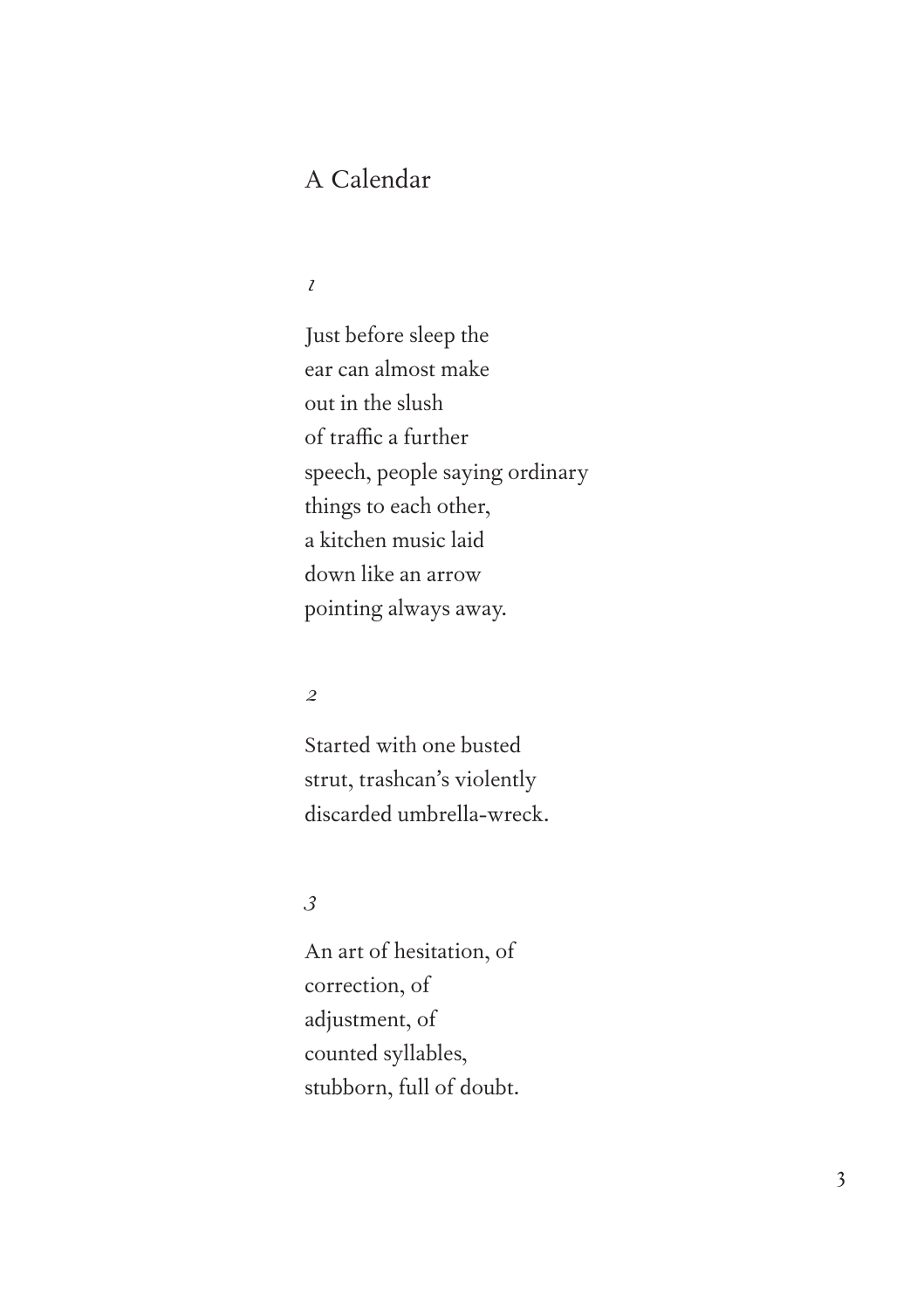## Instructions

Sink if you must: no one who doesn't know how to do it.

Turn the clock sideways—the hours come that way

anyhow—doze, listen to the tick dissolve in rain.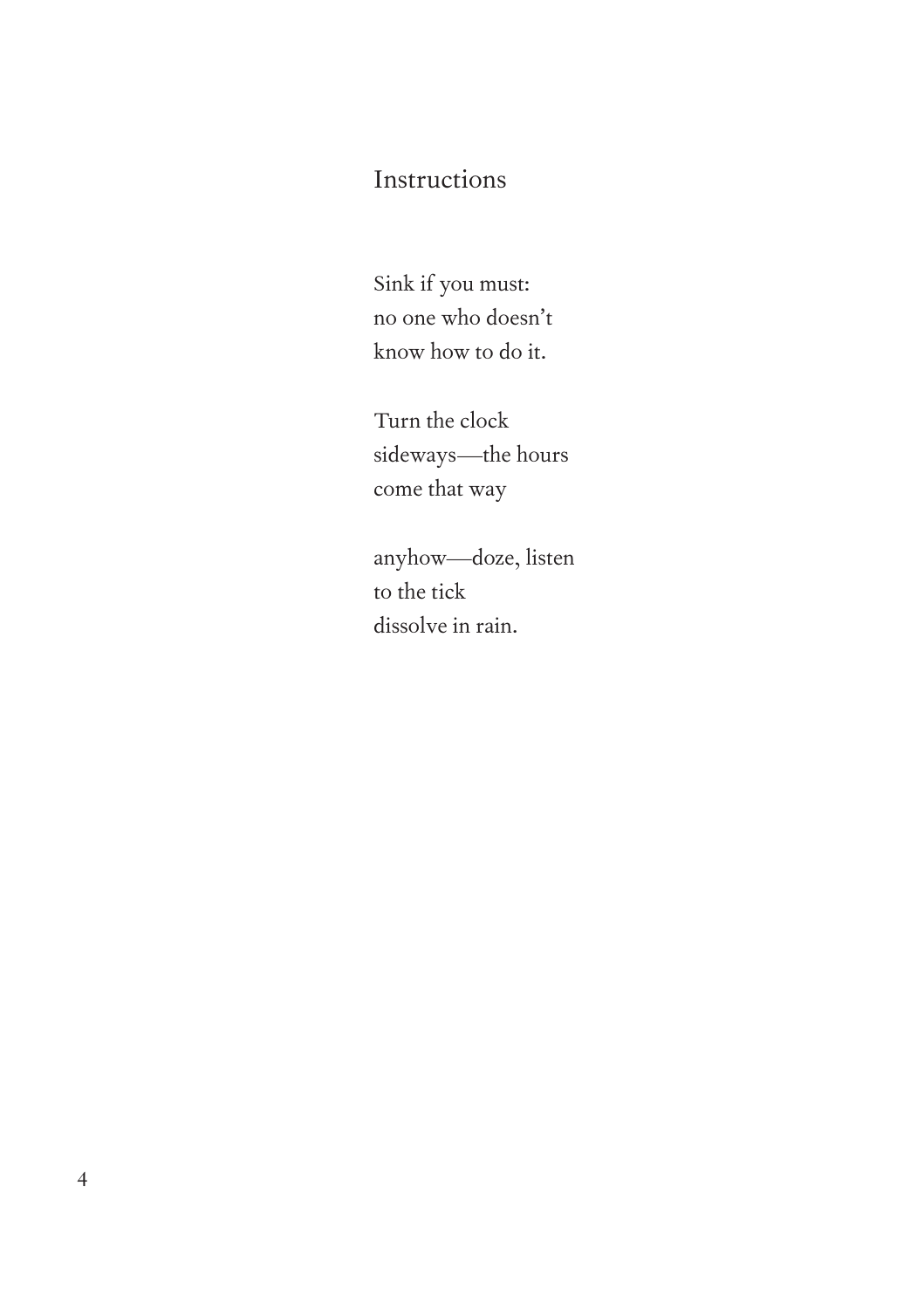Thick. Porous. As if we were walking through something more hostile than air.

Blank sky. Metal taste. Finally rain. A torrent. *The heat is broken*, we say. Of the thing it was.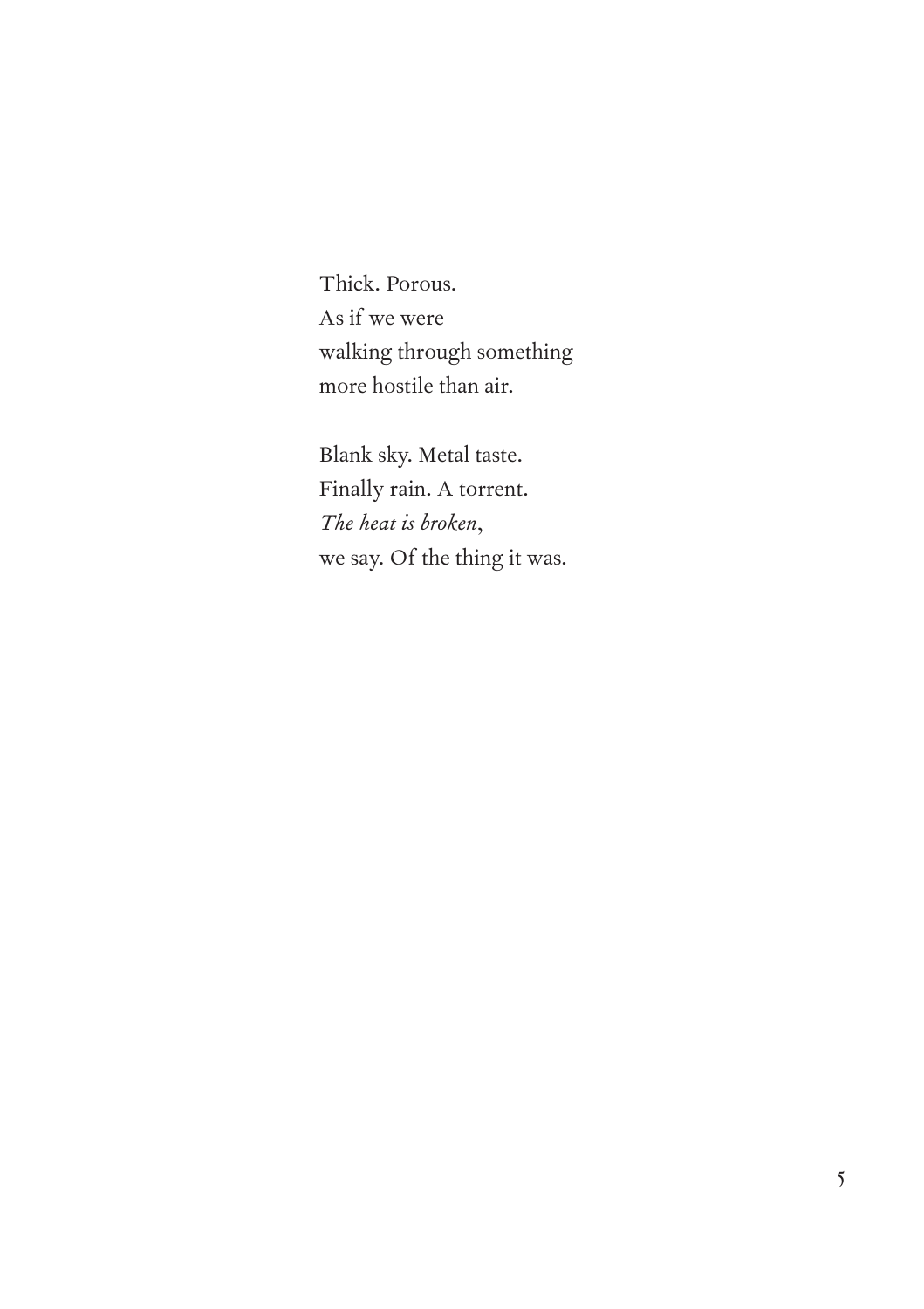Words of the poem in the dark in a child's hand heat muttering in the pipes intricate snow falling